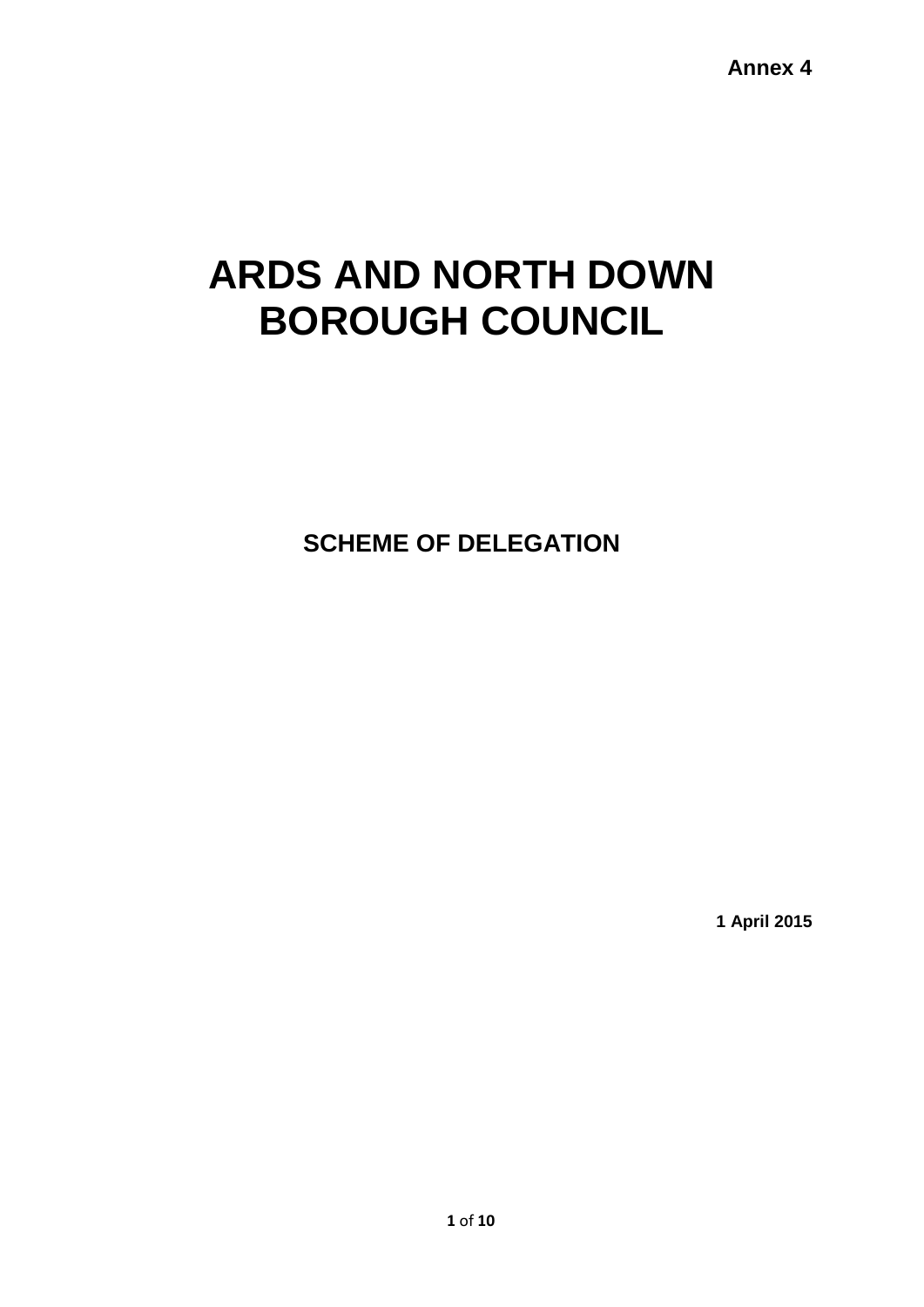## **SCHEME OF DELEGATION**

#### **1. Introduction**

Ards and North Down Borough Council ("the Council") is committed to setting and securing the highest standards in decision making and the Scheme of Delegation provides the framework and guidance for the powers delegated to Committees of Council and to senior officers within the Council.

Like every other Local Authority, the Council is only able to do what the law empowers it to do. In the absence of a decision by the Council to the contrary, all of its powers would have to be exercised through meetings of the full Council.

Recognising that this would be unworkable and would detract from the Council's aims and values, the Council has chosen to exercise one of the powers available to it – the power to delegate. There are however some powers which the law says cannot be delegated and others which the Council chooses to keep for itself.

Every decision taken under delegated power is considered to be a decision of the Council.

#### **2. Distribution of Decision-making Powers**

It is virtually impossible to specify all of the powers that are available to the Council and assign them to a variety of delegates. As a result, the Council has decided that, except for matters which must be dealt with at the level of the Council itself (as required by Statute or as agreed by Council), all other powers should be delegated.

### **3. Powers Reserved to the Council**

The Council is only permitted to do what statute empowers it to do and certain elements of the Council's statutory powers cannot be delegated. The Scheme does not delegate any matter reserved to full Council which by law may not be delegated, that is,

- a. determining all matters relating to Elections which are not the responsibility of the Returning Officer;
- b. subject to the provisions of the Council's Standing Orders:
	- o electing the Mayor and Deputy Mayor of the Council and Aldermen,
	- o establishing Committees and determining the delegation of functions to these,
	- o appointing Members to serve on Committees and as Chairs and Vice Chairs,
	- o appointing Members to serve on Sub Committees, Joint Committees and external organisations,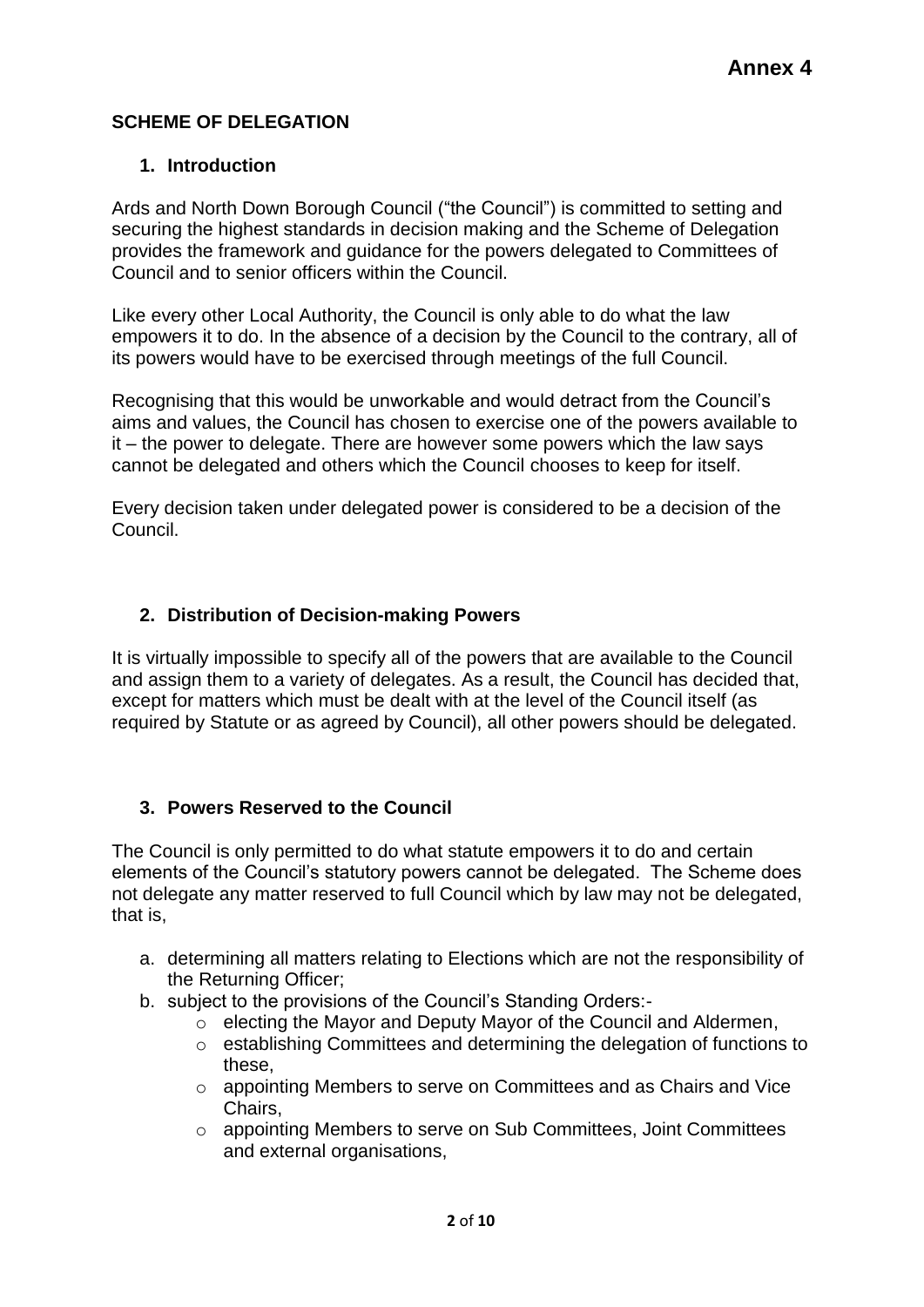- $\circ$  approving, reviewing and amending the Council's Standing Orders, Constitution, Scheme of Delegation and Financial Regulations;
- o approving the strategic objectives and the corporate policies of the Council,
- o including any new policies or changes to policies which may have a significant impact on the Council's strategic objectives, corporate policies or its resources;
- c. undertaking an annual review of and setting the Council's rate;
- d. undertaking an annual review of and setting the Council's capital programme
- e. determining any expenditure which does not keep to financial regulations or is not included in the annual revenue budget or capital programme;
- f. making, altering or cancelling any scheme made under any enactment;
- g. determining any process for the selection, appointment, payment, disciplinary action or dismissal of the Chief Executive,
- h. determining whether to co-operate or combine with other local authorities in providing services;
- i. determining a Scheme of Members' Allowances;
- j. determining any issues relating to the maintenance of standards and conduct;
- k. determining the delegation of functions to Officers; and
- l. taking any other decisions which cannot by law be delegated to a Committee or an Officer.

#### **4. Further Reservations to the Council**

There are also certain matters that the Council has chosen to deal with itself. These are detailed at Appendix 1 and the Council has decided that these powers will not be delegated.

Delegations to Officers

The Council has reserved very few powers to itself and has agreed extensive delegations to the Chief Executive who in turn is empowered to sub-delegate to the Directors and other officers. This does not release him/her from the responsibility arising from the exercise of the authority that has been delegated to them in this Scheme.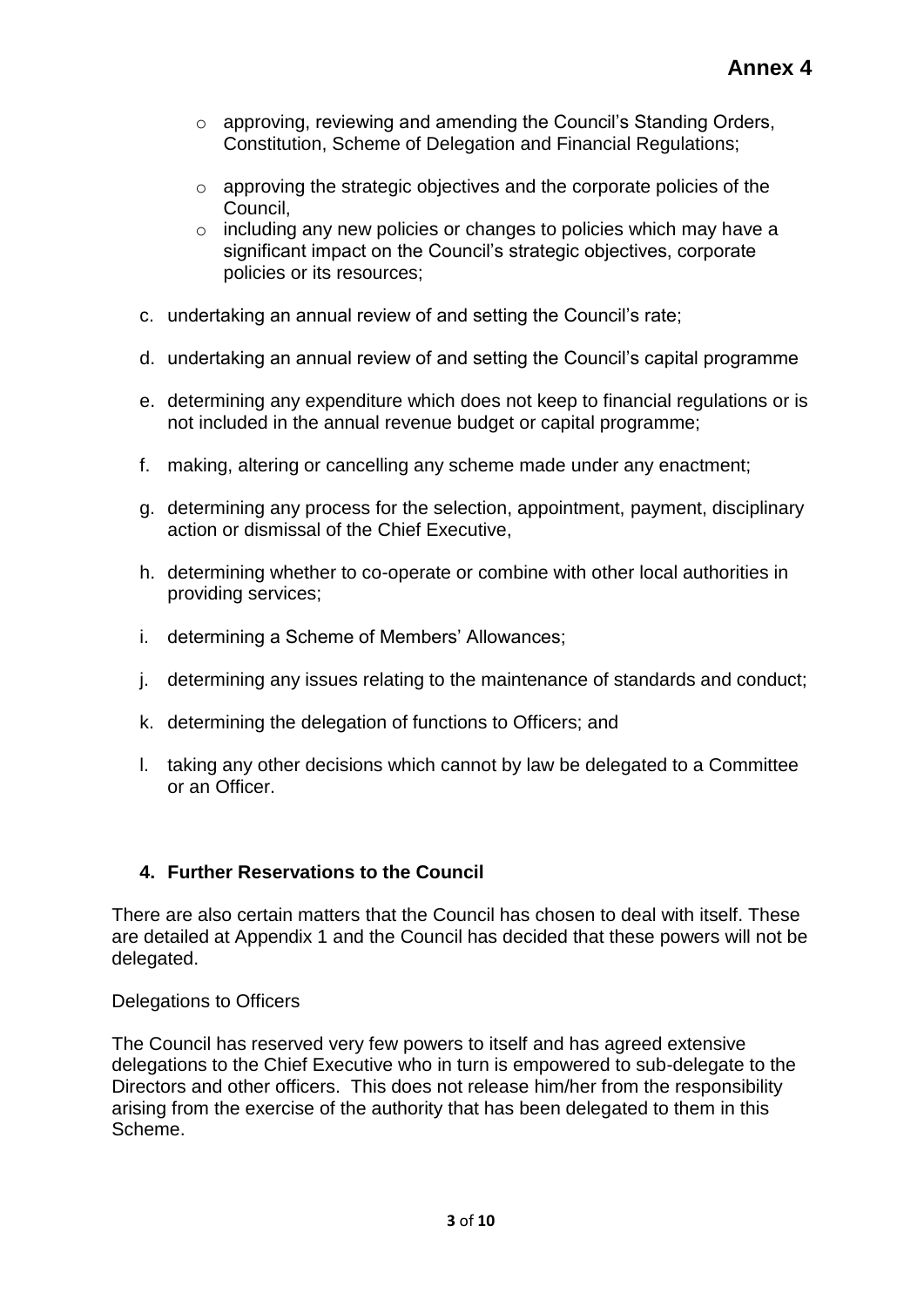Where a responsibility has been further delegated, there is nothing to prevent the Chief Executive, who was originally given delegated powers under this Scheme, from dealing with the responsibility themselves or from withdrawing or amending the delegation.

The only exception to the practice of routing all officer delegations through the Chief Executive arises through statutory appointments. In terms of various statutes, the Council is required to appoint officers for a variety of purposes. Officers appointed to perform these statutory functions are empowered to take the action that is implicit in their roles.

## **5. General Delegated Functions**

The exercise of the following general functions is delegated to the Chief Executive who can sub-delegate to Directors:

- 5.1 General administration
- Taking all necessary action for the effective day-to-day management, administration and supervision of the directorate, services and land and property assets.
- Implementing those actions, programmes and initiatives which the Director is responsible for, as set out in agreed Council plans, subject to regular reporting to the relevant Committee and to the expenditure being within agreed estimates.
- Carrying out surveys and other research in connection with the functions of the directorate, subject to Council policies on procurement.
- Responding to consultation documents on matters which are routine or which do not have significant policy or financial implications for the Council.
- Making initial applications for grant funding from external bodies where there is not sufficient time for Council approval to be obtained, provided that there is no commitment for Council funding and that any subsequent decision to proceed remains subject to Council approval.
- Developing and implementing specific promotions, schemes and events in line with any relevant Council policies.
- Instructing the Director of Finance and Performance to take legal proceedings in regard to the recovery of debt(s), the enforcement of contractual rights, the service of notices, the prosecution of statutory offences and the instituting and defending of claims and proceedings affecting the Director's department.
- To provide, subject to appropriate provision within existing budgets, reasonable hospitality to representatives of other authorities and outside bodies.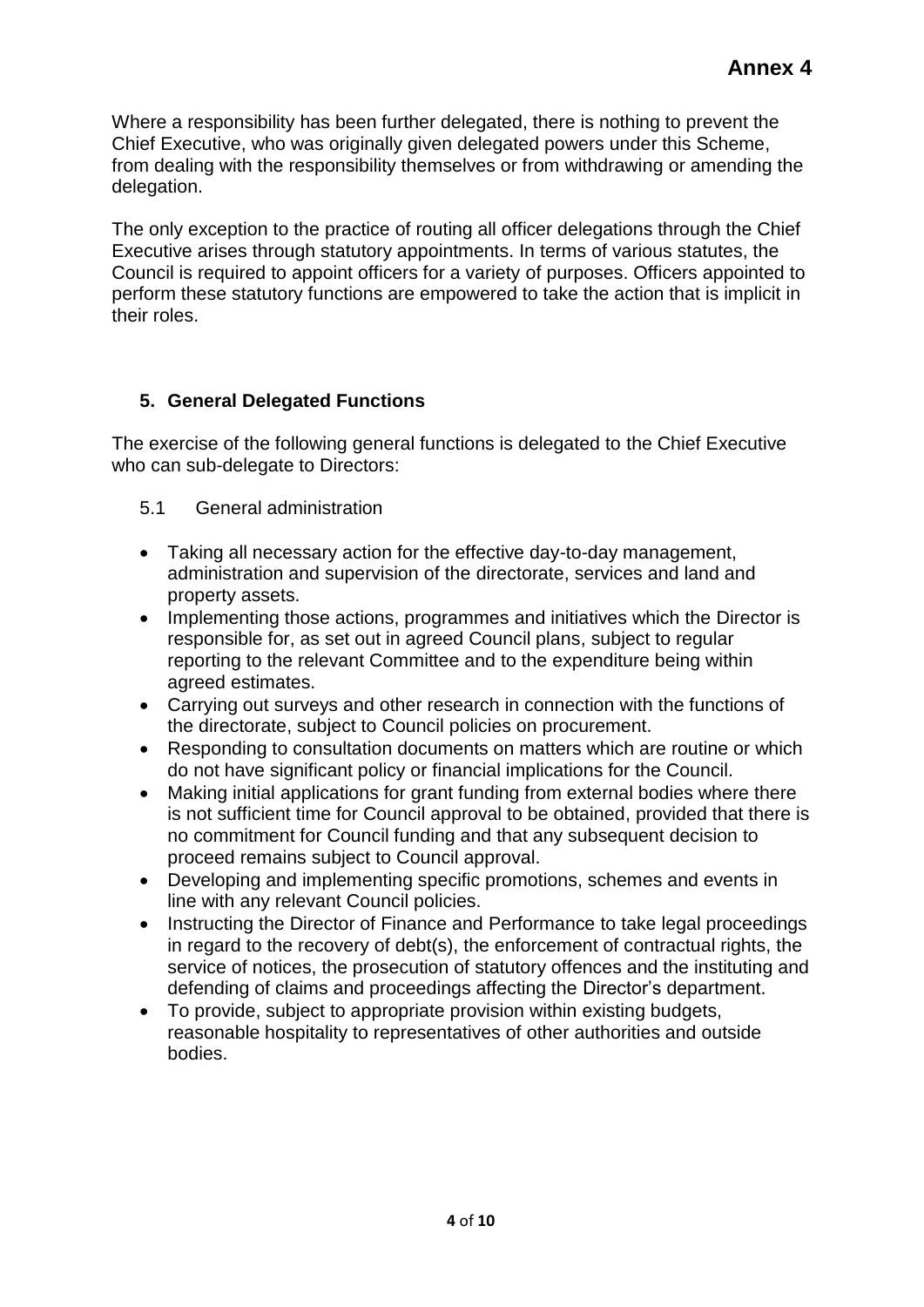## 5.2 Finance

The exercise of the following delegated powers is subject to consultation with the Director of Finance and Performance to ensure that decisions are taken in accordance with any relevant Council policies and that, where necessary, the appropriate Committee is kept fully advised by way of regular reporting.

- Writing off any loss of money (including bad debts) and loss of stores and obsolete equipment and materials in accordance with the limits outlined in the Financial Regulations.
- Authorising the virement of budgets (the transfer of budget from one budget heading to another) in accordance with the limits outlined in the Financial Regulations.
- Authorising appropriate payments to employees in their directorate in respect of travel and subsistence allowances, standby and call out allowances, overtime, additional duties and costs of study courses, in accordance with Council policies.
- Granting of small scale hospitality pursuant to Section 37 of the Local Government Act (Northern Ireland) 1972 subject to the financial limits set.
- 5.3 Human Resources

The exercise of the following delegated powers is subject to consultation with the Director of Organisational Development & Administration to ensure that decisions are taken in accordance with any relevant Council policies and that, where necessary, the appropriate Committee is kept fully advised by way of regular reporting. Staff management changes that result in an increase in the approved staffing establishment and staffing budget for a directorate and/or which effect any changes to posts at third tier and above (Head of Service level) will be subject to the relevant Committee.

- Up to and excluding Directors, to appoint successful applicants to posts in line with the employment policies and practices adopted by the Council. To place employees on appointment on a salary point within the grade or grades applicable to posts.
- Creating new temporary posts provided that there is no increase in the Department's approved staffing establishment and staffing budget.
- Approving the use of agency resources in accordance with all relevant Council policies.
- Authorising employees to attend training and development events, technical visits and courses, including conferences, exhibitions, workshops and seminars and meetings of appropriate professional associations, all within Northern Ireland, subject to any relevant Council policies.
- Establishing temporary posts for not more than 52 weeks, providing that there is adequate funding within the approved budget for the department concerned.
- Determining applications for early retirement and voluntary severance for Officers below Head of Service level, within the approved regulations and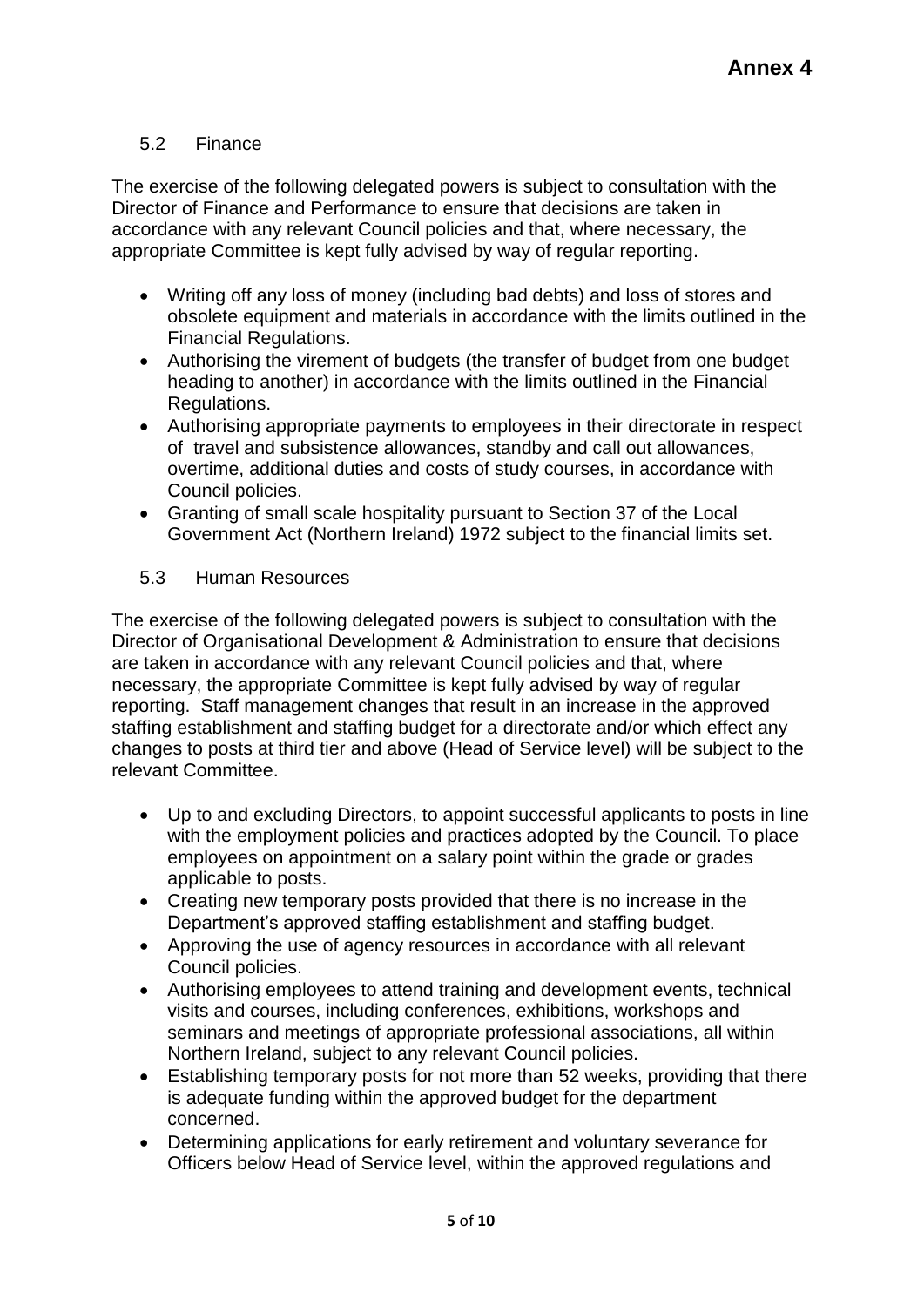policy direction of the Council and in accordance with all relevant Council policies.

- Approving payments in lieu of notice, only where satisfied that it is not appropriate for an employee to continue in employment during the period of notice.
- Approving the payment of honoraria to an employee in accordance with all relevant Council policies.
- Determining requests for the transfer of additional annual leave across consecutive leave years in cases where an employee's entitlement is affected by occurrence of sick leave or in the best interests of the Service.
- Allowing or disallowing requests for leave, of any kind, in accordance with the Schemes of Conditions of Service adopted by the Council.
- Determining the payment of car allowances, within the terms of Council policy.
- Conducting disciplinary proceedings in respect of employees, within the terms of the Council's approved disciplinary procedures and taking decisions, in accordance with the Council's Conditions of Service and consultation with the Director of OD & Administration with regard to the dismissal of employees up to, but excluding Director level.
- 5.4 Emergencies and cases of urgency
	- Taking such measures, including incurring expenditure, as may be required in emergency situations or cases of urgency, subject to advising the Mayor and reporting to the appropriate Committee as soon as possible.
	- Where such measures involve the Council incurring expenditure of an amount that is likely to result in the Committee's expenditure exceeding its approved estimate, then the relevant Director should advise the Director of Finance and Performance and submit a report to the relevant Committee as soon as possible.
- 5.5 Management of Land & Property Assets
	- The management of the land and property assets (e.g. leisure centres, community centres, parks and open spaces). The use of these delegated powers is subject to the premis that there is no disposal, holding or acquisition of land involved.
	- Permitting the use of such assets by Council departments and services and outside bodies in accordance with any relevant Council policies.

#### 5.6 Procurement

The exercise of the following delegated powers is subject to consultation with the Director of Finance and Performance to ensure that decisions are taken in accordance with any relevant Council policies and the Financial Regulations, and that where necessary, the appropriate Committee is kept fully advised by way of regular reporting. Any contract that exceeds the statutory amount (currently £30,000 {exclusive of VAT}) needs to be made under the Corporate Seal.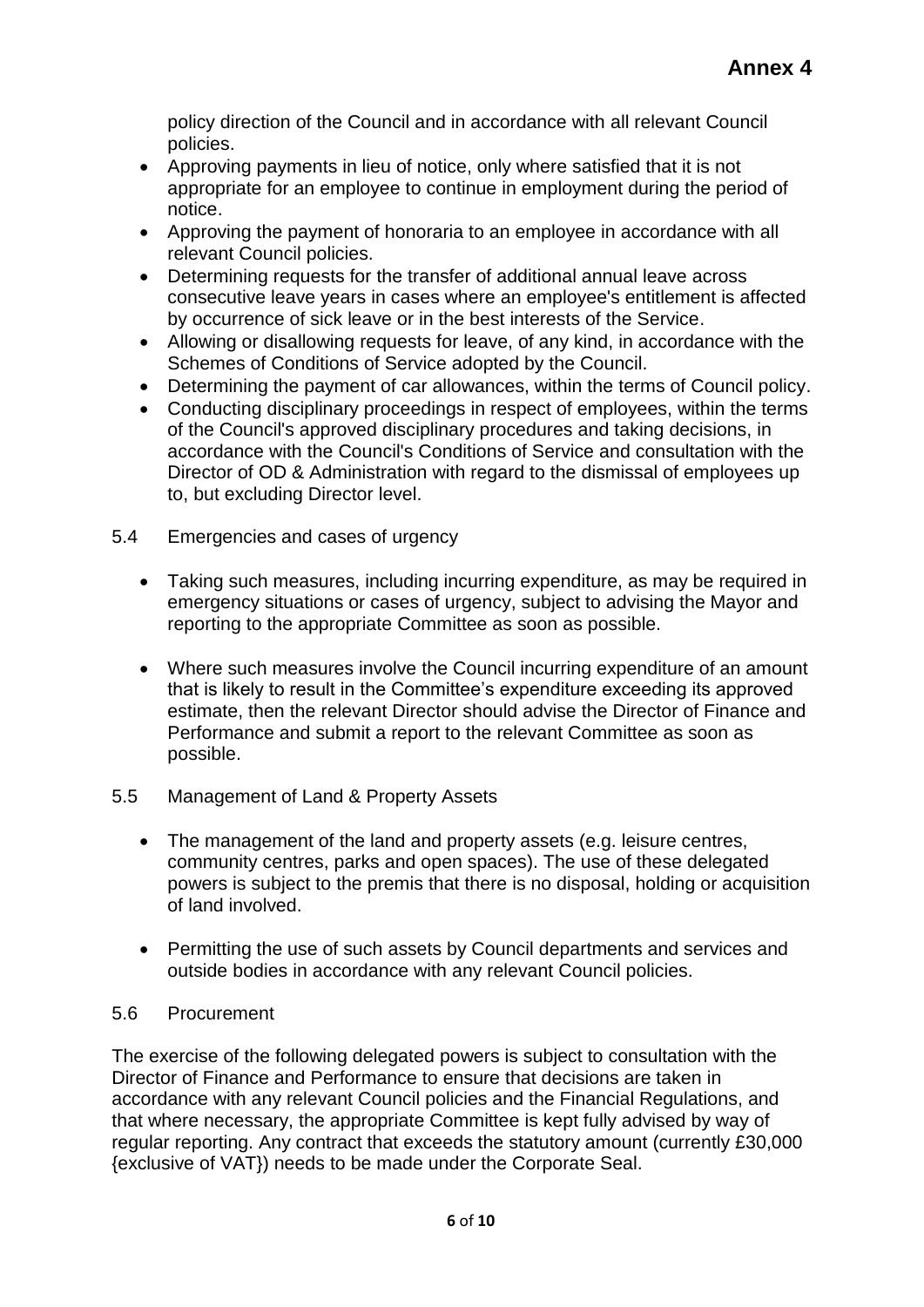- Procuring goods, services or works under the statutory limit of £30,000 where the procurement is in relation to matters of a routine or recurring nature; or is in relation to the operational requirements of the Department provided that it is not of an unusual or controversial nature; or is contained within an agreed Council plan.
- For consistency, and for the benefits highlighted on the introduction of electronic tendering such as reduction of paper, all tenders must be issued through the eSourcing NI electronic tendering system. This also provides a full audit trail of the process. A final compliance check of all documentation must be carried out by the procurement section before issue.
- Authorising the completion of a contract for the procurement of goods, services or works over the statutory limit of £30,000, following a tender exercise, where the Council has approved the invitation to tender and the award of the contract is made in accordance with the predetermined award criteria.
- Approving the changing of sureties by contractors provided the Council's interests remain fully protected.
- Determining a contract awarded by the Council where the contractor is in breach of contract and unable or unwilling to proceed therewith, subject to consultation with the Chairperson of the relevant Committee and the Director of Finance and Performance.
- Taking action to ensure contract compliance and negotiating claims and contract variations.
- Signing maintenance agreements subsequent to capital acquisitions agreed by the Council and allowed for within the tender specification, subject to legal advice.
- Making arrangements for the supply of goods and services pursuant to Section 105 of the Local Government Act (Northern Ireland) 1972.

# **6. Statutory Powers and Duties of the Council**

Regulatory Services (Borough Inspectors Office, Building Control & Environmental Health)

In exercise of its powers under Section 7 (1) of The Local Government Act (Northern Ireland) 2014,

a) the delegation of the power to authorise officers to carry out the Councils regulatory functions, to the Director of Community and Well-being and Director of Environment, and

b) the delegation of the discharge of those functions by the Council under the following provisions, to relevant authorised officers under the guidance of the Director of Community and Well-Being or the Director of Environment.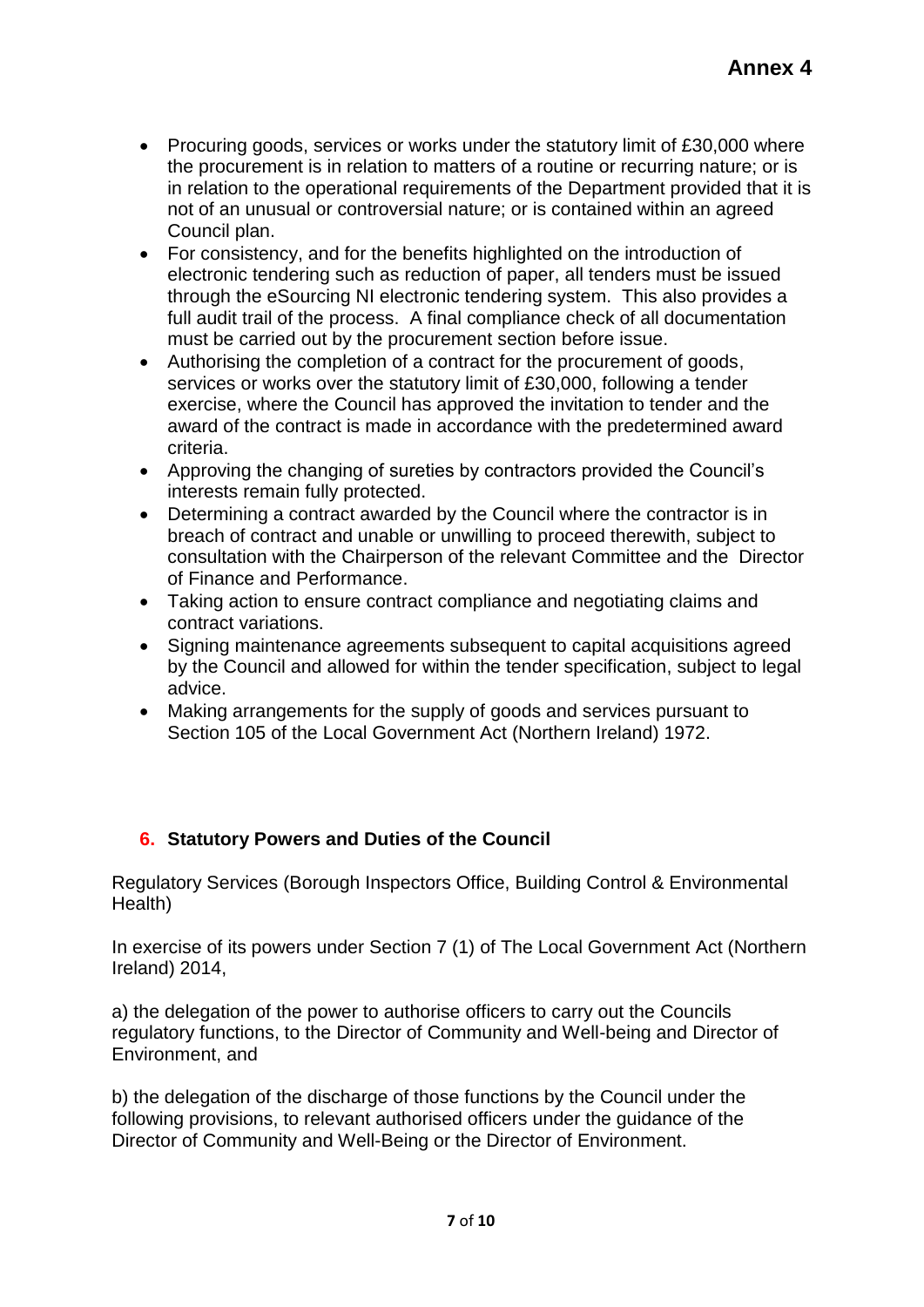- Belfast Corporation Act 1930 (in respect of illegal shellfish gathering from the Belfast Lough Foreshore)
- Building (Prescribed Fees) (Amendment) Regulations (Northern Ireland) 2013
- The Betting, Gaming, Lotteries & Amusements (Northern Ireland) Order 1985
- The Building (Amendment) Regulations (Northern Ireland) 2012
- The Building Regulations (Northern Ireland) Order 1979 (as amended)
- The Caravans Act (Northern Ireland) 1963
- The Children & Young Persons (Protection from Tobacco) (Northern Ireland) Order 1991
- The Cinemas (Northern Ireland) Order 1991
- The Clean Air (Northern Ireland) Order 1981
- The Clean Neighbourhoods and Environment Act (Northern Ireland) 2011
- The Construction Products Regulations 1991
- The Consumer Protection Act 1987
- The Dangerous Dogs (Northern Ireland) Order 1991
- The Dogs (Northern Ireland) Order 1983
- The Environment (Northern Ireland) Order 2002
- The Fire and Rescue Services (Northern Ireland) Order 2006 Part III
- The Fluorinated Greenhouse Gases Regulations (NI) 2009
- The Food & Environment Protection Act 1985 Part III
- The Food Safety (Northern Ireland) Order 1991 (as amended) and any orders or regulations made thereunder or relating to the foregoing or having effect by virtue of The European Communities Act 1972 and modification or reenactment to the foregoing
- The General Product Safety Regulations 2005
- The Hairdressers Act (Northern Ireland) 1939
- The Health and Personal Social Services (Northern Ireland) Order 1978
- The Health and Personal Social Services and Public Health (N.I.) Order 1991 (for services rendered to the trust in respect of infectious disease)
- The Health and Safety at Work (Northern Ireland) Order 1978
- The High Hedges Act (Northern Ireland) 2011
- The Housing (N.I.) Order 2003 (for Rent Book Regulation enforcement)
- The Housing (N.I.) Order 1981 (re fitness standard),
- The Industrial Pollution Control (NI) Order 1997
- Intoxicating Substances (Supply) Act 1985
- The Litter (Northern Ireland) Order 1994
- The Local Government Act (Northern Ireland) 1972
- The Local Government (Miscellaneous Provisions) (Northern Ireland) Order 1985
- The Noise Act 1996
- The Office and Shops Premises Act (Northern Ireland) 1966
- The Petroleum (Consolidation) Act (Northern Ireland) 1929 (as amended)
- The Petroleum Regulation Acts (Northern Ireland) 1929 & 1937
- The Poisons (Northern Ireland) Order 1976
- The Pollution Control & Local Government (Northern Ireland) Order 1978
- The Pollution Prevention and Control Regulations (NI) Order 2003
- The Private Tenancies (Northern Ireland) Order 2006
- The Private Water Supplies Regulations (Northern Ireland) 2009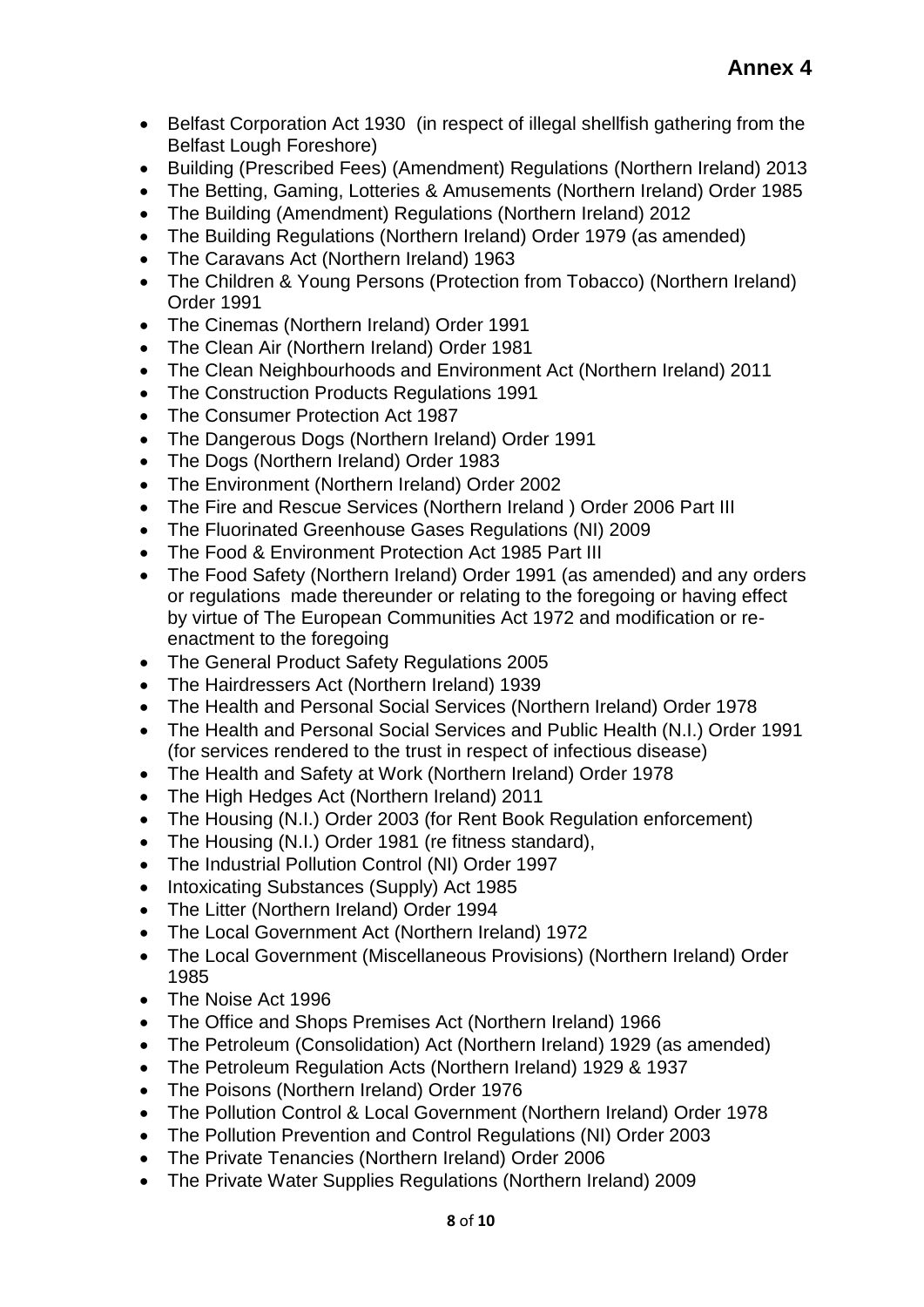- The Public Health Acts 1878-1967
- The Rats & Mice (Destruction) Act 1919
- The Rent (Northern Ireland) Order 1978
- The Road Traffic Regulation (Northern Ireland ) Order 1997
- The Safety of Sport Grounds (Northern Ireland) Order 2006
- The Shops (Sunday Trading) (Northern Ireland) Order 1997
- The Smoking (Northern Ireland) Order 2006
- The Solvent Emissions Regulations (Northern Ireland) 2004
- The Street Trading Act (NI) 2001
- The Sunbeds (Northern Ireland) Act 2011
- The Tobacco Advertising and Promotion Act 2002
- The Volatile Organic Compounds in Paint, Varnishes and Vehicle Refinishing Products Regulations 2005
- The Waste & Contaminated Land (Northern Ireland) Order 1997 (including Article 44 Part II of the Order - obtaining of information)
- The Welfare of Animals (Northern Ireland) Act 2011

The Council further undertakes to delegate its functions with regard to institute legal proceedings pursuant to offences committed under the provisions listed above to relevant officers under the guidance of the Director of Community and Wellbeing and Director of Environment. Such delegated authority to be exercised in accordance with the Council's Enforcement Policy on Regulatory Services functions and to be reported to the Council thereafter. Such legal proceedings will be subject to consultation with the Council's solicitors as appropriate.

#### **7. Review**

The Council will review its Scheme of Delegation periodically (at least annually). Between reviews, arrangements are made for the publication of amendments to the Scheme arising from decisions by Council or made necessary by changes in legislation.